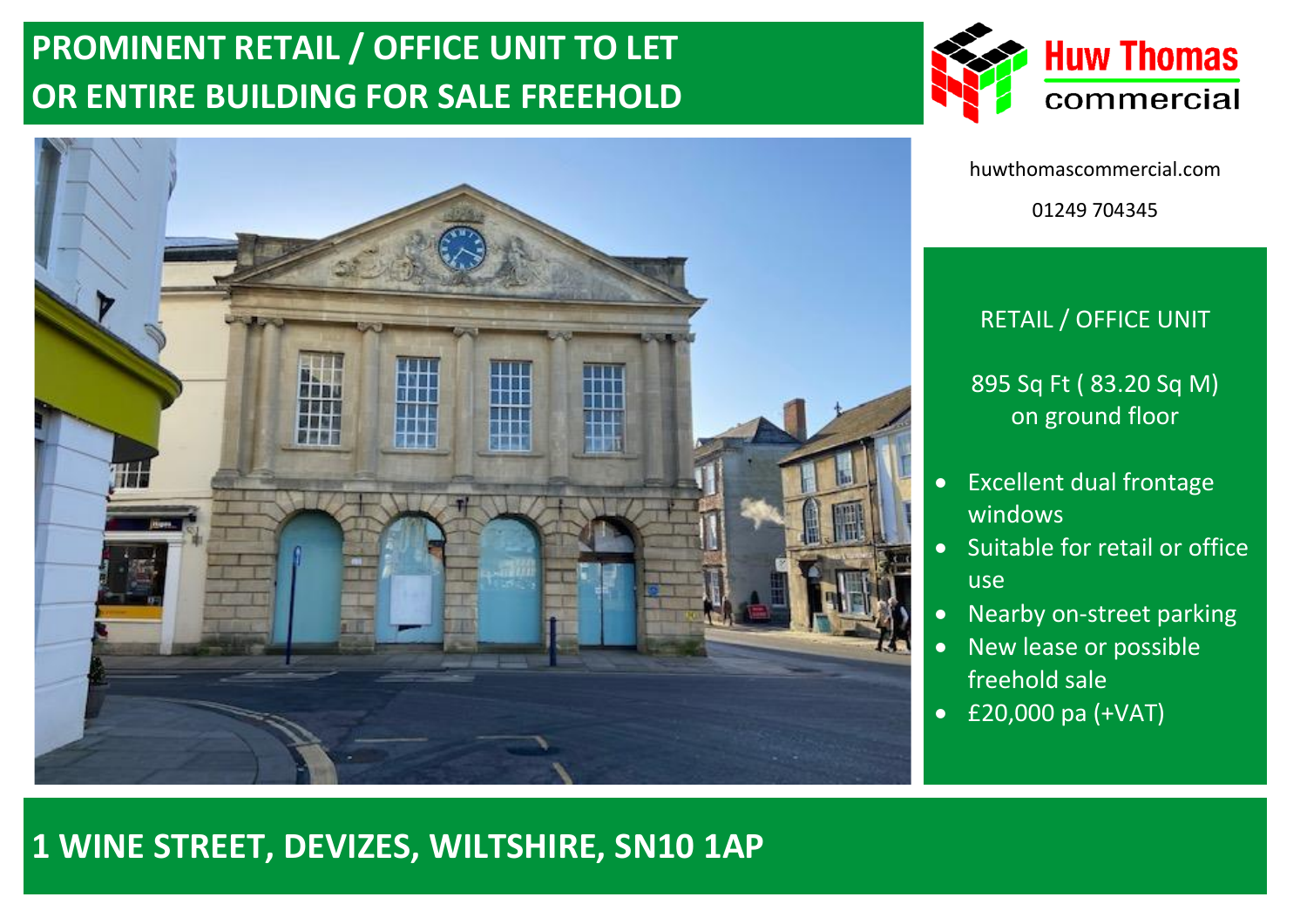#### **LOCATION**

Devizes is a busy market town located on the A361 giving access to Swindon approximately 18 miles to the north east; Chippenham approximately 11 miles to the north west and Marlborough approximately 9 miles to the east. To the south, Andover is approximately 32 miles south east via the A342 and Salisbury approximately 24 miles south via the A360.

1 Wine Street is an impressive Listed Building at the junction of Wine Street and St John Street in the town centre, a short distance from both the Market Place and The Brittox.

It is located near to many professional service occupiers including Nat West, Barclays and HSBC Banks; estate agents, and solicitors. It is also close to a number of food and drink outlets including The Silk Mercer (Wetherspoons); the popular Peppermill restaurant and the Bear Hotel.

There is nearby short term on-street parking and longer term parking available in the Market Place.



St John's Street frontage

#### **DESCRIPTION**

Sliding glazed doors open from Wine Street directly into the ground floor open-plan space with one partitioned room.

The space has a suspended ceiling with lighting and air conditioning.

To the rear of the main area is a room suitable for use as office, storage or ancillary staff accommodation.

A staircase leads down to the basement where there are male and female toilets, a kitchen and a server room.

#### **ACCOMMODATION**

|                       | Sq M  | Sq Ft |
|-----------------------|-------|-------|
| <b>Ground floor</b>   |       |       |
| Main retail space     | 60.39 | 650   |
| Rear room             | 22.81 | 245   |
| <b>Basement</b>       |       |       |
| Male & female toilets |       |       |
| Kitchen               | 12.56 | 135   |
| Server room           | 9.93  | 107   |

There is potential for additional basement storage space if required by a tenant.

#### **TERMS**

The space is offered by way of a new effectively full repairing and insuring lease for a term of years to be agreed.

Consideration may be given to the freehold sale of the whole building. Please speak to the agent for further details.

#### **RENT**

£20,000 per annum.

We are advised that VAT at the standard rate is payable on the rent.